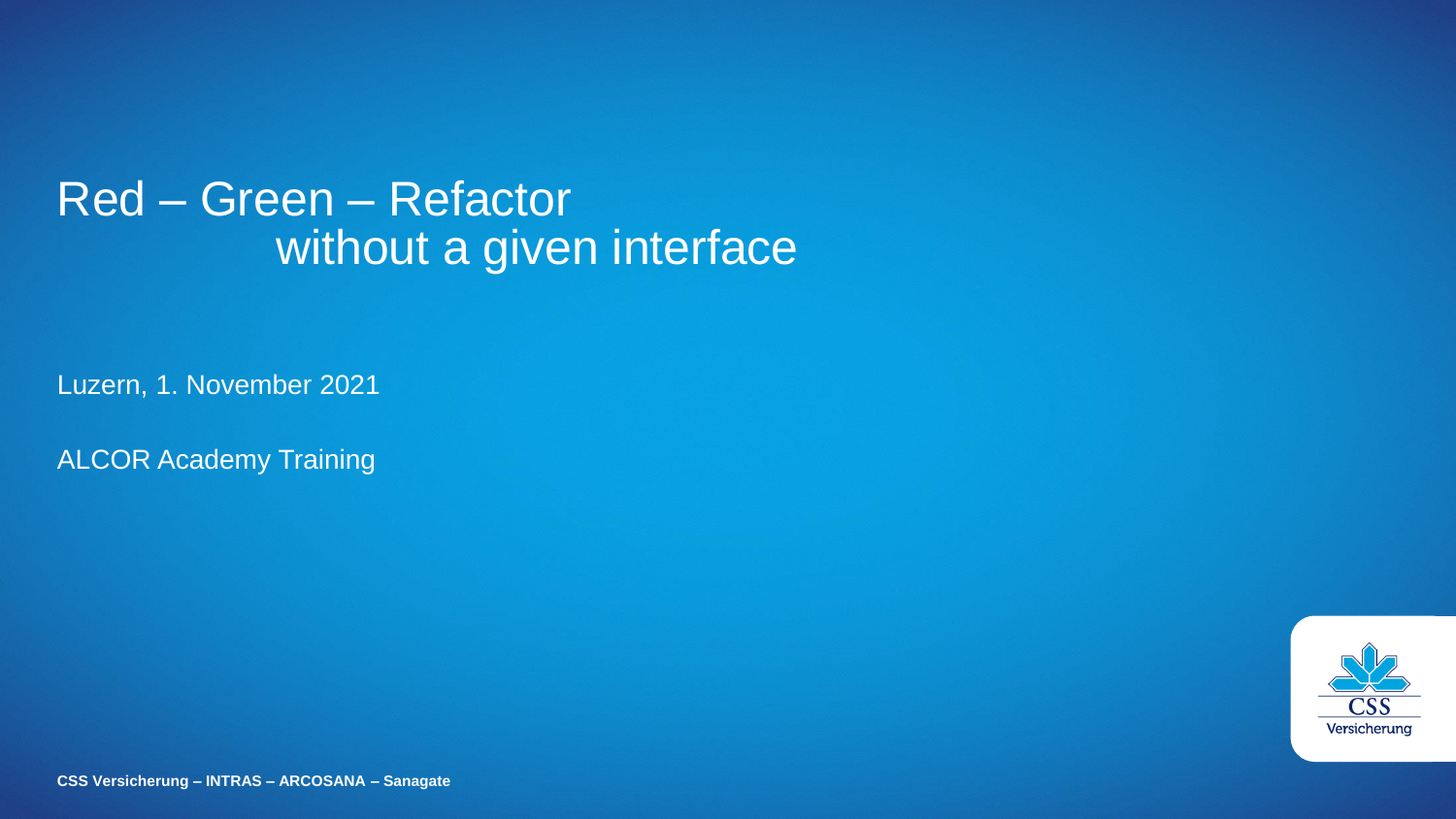# Motivation – classic TDD cycle with a given interface



#### *FizzBuzz*

*Write a function that takes numbers from 1 to 100 and outputs them as a string.*

*For multiples of three returns Fizz instead of the number and for the multiples of five returns Buzz. For numbers which are multiples of both three and five*

*returns FizzBuzz.*

```
public class FizzBuzz {
```

```
Iblic class
public String calculate(int number) {
   relu = \frac{1}{2}}
          public String calculate(int number) {
             String result = "";
             if (isMultipleOf(number, 3)) {
                result = result + "Fizz";}
             if(isMultipleOf(number, 5)) {
                result = result + "Buzz";}
             return result.equals("") ? String.valueOf(number) : 
        result;
           }
          private boolean isMultipleOf(int dividend, int divisor) {
             return dividend % divisor == 0;
           }
        }
```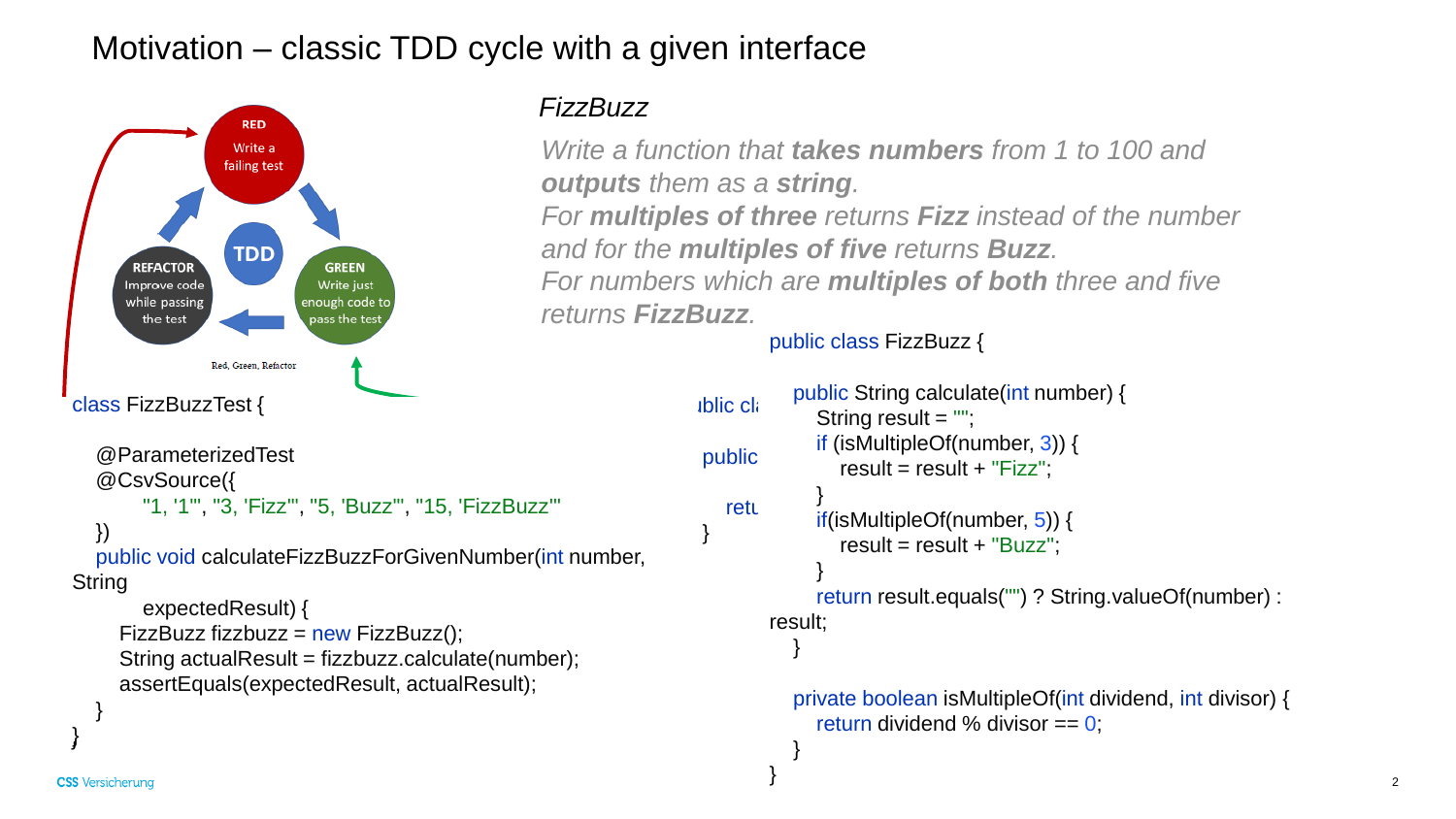# Motivation – classic TDD cycle without a given interface



#### *TicTacToe*

- *X always goes first.*
- *Players alternate placing X's and O's on the board.*
- *Players cannot play on a played position.*
- *A player with three X's or O's in a row (horizontally, vertically, diagonally) wins.*

*• If all nine squares are filled and neither player achieves three in a row, the game is a draw.*

- Interface is unclear !
- How to start for the first RED test ?
- Which requirement has priority ?

```
class TicTacToeGameShould {
  @Test
  void doSomething() {
    assertEquals(true, true);
  }
}
```
• …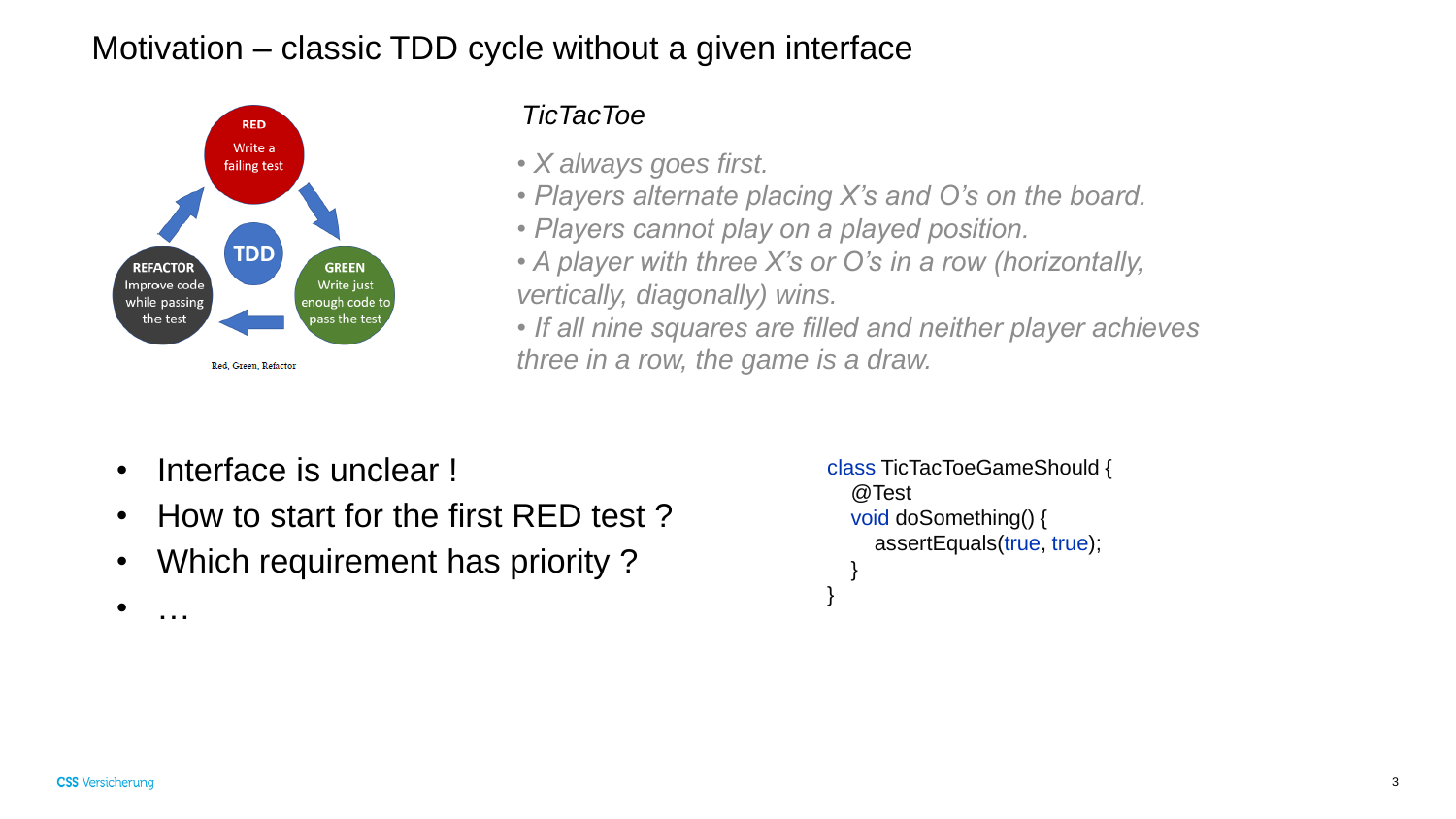### Idea – Extending classic TDD cycle

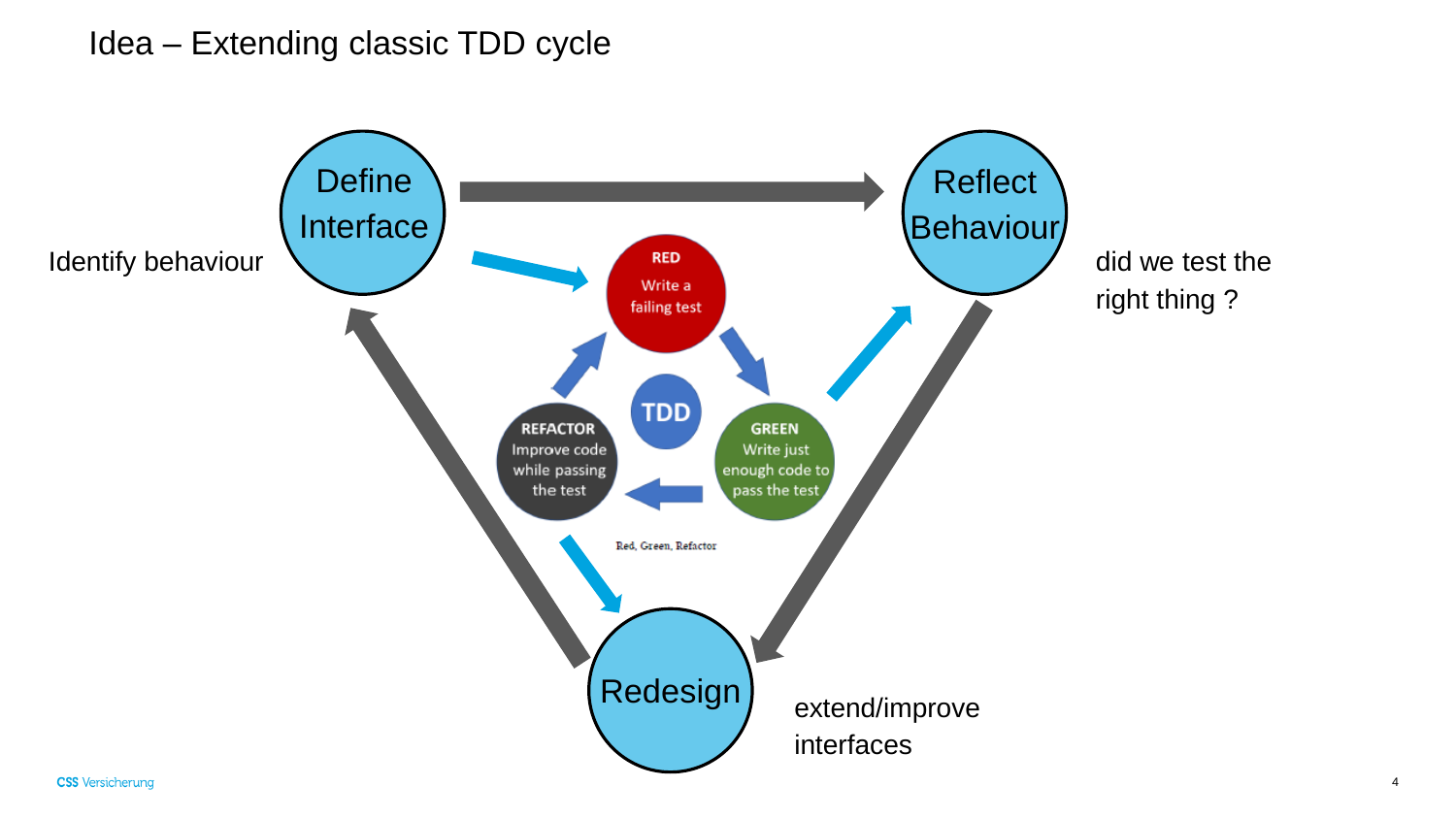TicTacToe – first try

## Interfaces Tests

boolean putStone(int coordinate);

String giveNextPlayer();

String getWinner();

puttingAStoneDoesntFinishTheGame finishTheGameAfterPuttingNineStones notFinishTheGameAfterPuttingTwoStones

makeXtheFirstPlayer makeOtheSecondPlayer makeThePlayersAlternate

makeOWinOnTopRow makeXWinOnTopRow

Command-Query-Responsibility-Segregation

behavior ? relevance priority

*• X always goes first.*

*• Players alternate placing X's and O's on the board.*

- *Players cannot play on a played position.*
- *A player with three X's or O's in a row (horizontally, vertically, diagonally) wins.*

*• If all nine squares are filled and neither player achieves three in a row, the game is a draw.*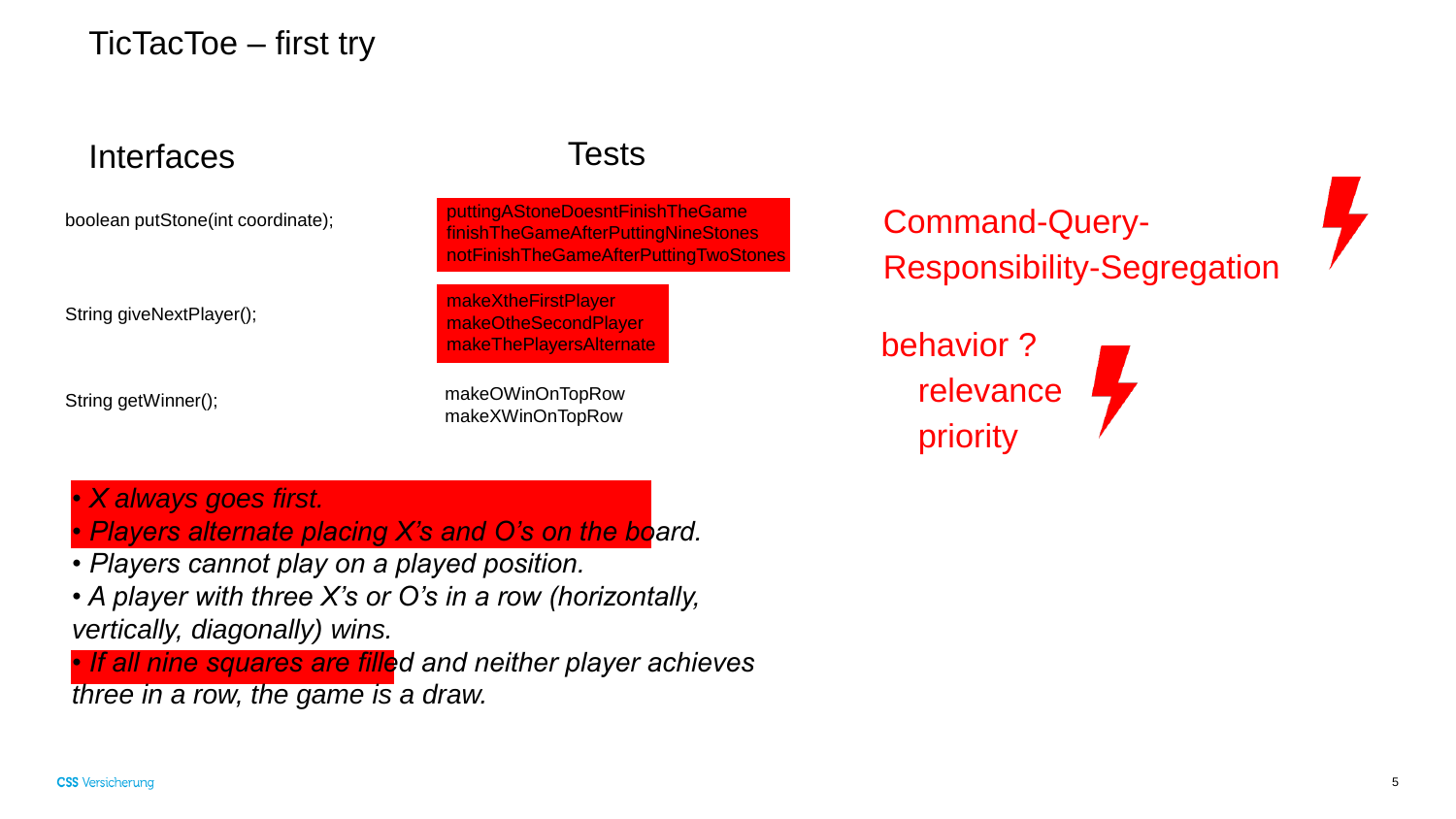TicTacToe – second try

#### Interfaces Tests

Player getCurrentPlayer()

void placeStone(Tile tile)

makeXTheFirstPlayer

makeOTheSecondPlayer makeThePlayersAlternate

Player getWinner() example and the makeXWinTheGameWithThreeXInTopRow makeOWinTheGameWithThreeOInTopRow makeOWinTheGameWithThreeOInMiddleRow haveNoWinnerWhenGameInProgress makeXWinTheGameWithThreeXInBottomRow makeXWinTheGameWithThreeXInLeftColumn

Command-Query-Responsibility-Segregation

#### behavior ?

relevance priority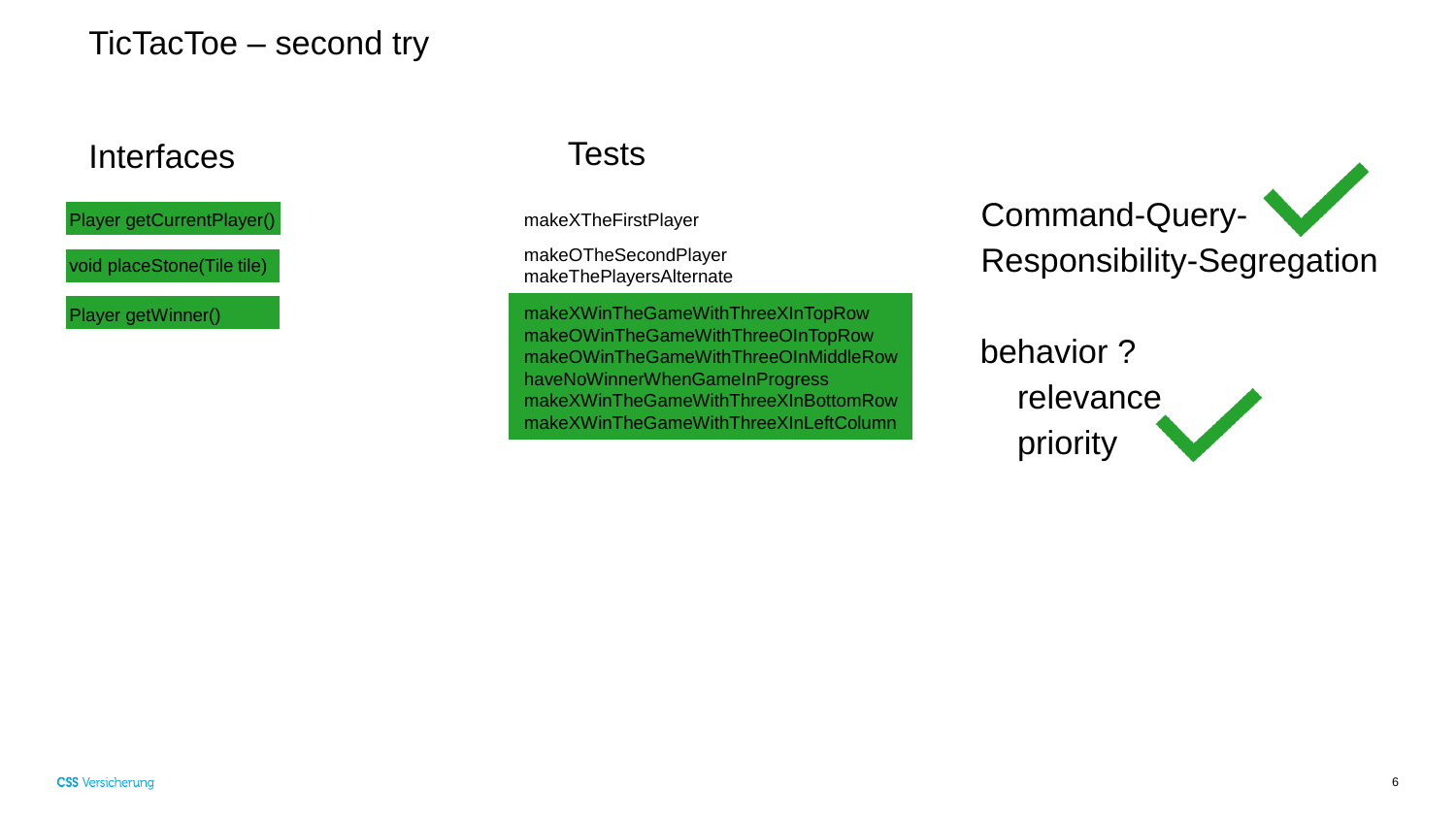### Separation of Concerns Principle